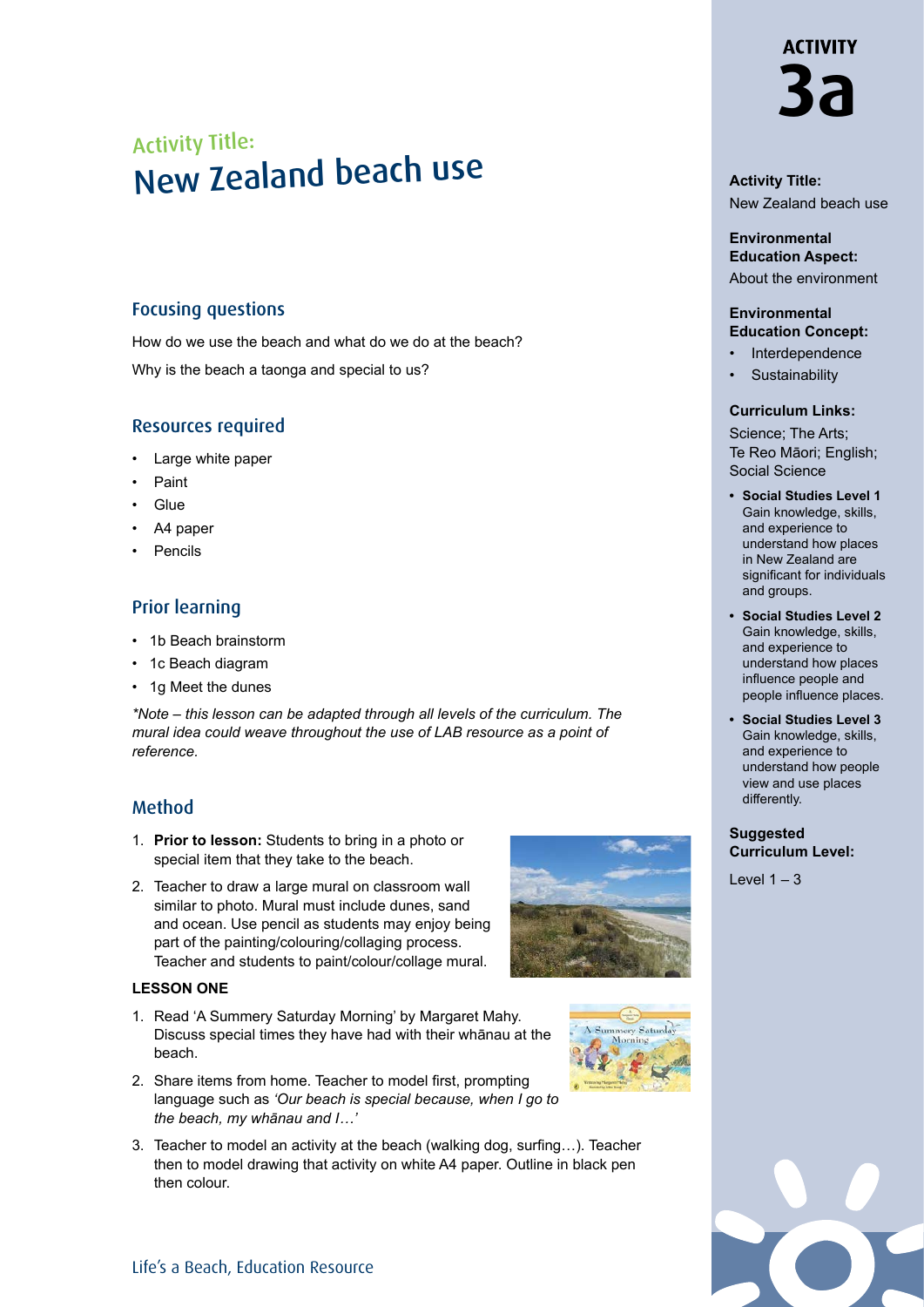#### **LESSON TWO**

- 4. Recap of lesson one. Revisit 'A Summery Saturday Morning' by Margaret Mahy. Focus on activities that they recognise from the story.
- 5. Students to start own drawings of themselves at the beach, doing their favourite activity. Outline in black, colour, cut out.
- 6. Teacher to use own drawing to place onto class mural. Teacher to talk about the place (ocean, beach, dunes) and why s/he has placed it there. Teacher to pin drawing onto mural.
- 7. Students take turns placing their drawings onto the mural. Teacher to prompt explanations of placement of drawings on the mural.

### Possible next steps

- Write a recount about a favourite time at the beach with their whānau
- Label the parts of the beach in English and Te Reo Māori on the mural
- Draw Tāwhirimātea on the mural
- 3a New Zealand beach use. Compare and contrast a beach with human development and a beach without human development (use Venn Diagram template)
- 3b Parts of the beach and human activity
- 2a Native dune plants what lives where and why?
- 2g Dune wildlife field trip
- 2l (i) and (ii) Coasties dune community bingo native plants and animals
- 2m Which zone Who can be found where?